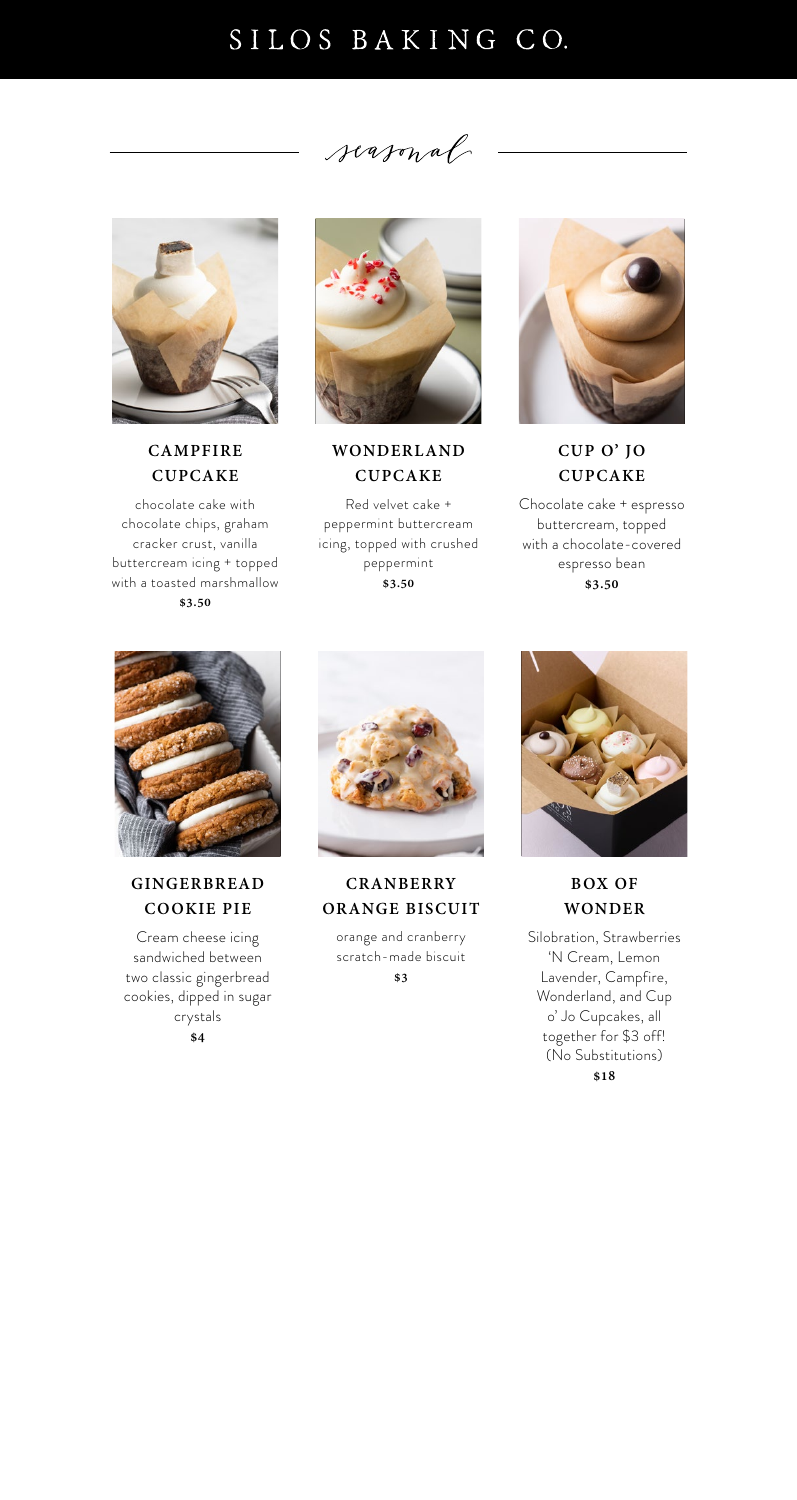Cupcakes



**THE CLASSIC SILOBRATION SHIPLAP** chocolate cake + vanilla buttercream icing **\$3.50**



vanilla cake + chocolate buttercream icing with sprinkles **\$3.50**



vanilla cake + vanilla buttercream icing

**\$3.50**

#### **THE CHOCOLATIER**

chocolate cake + chocolate buttercream icing **\$3.50**

strawberry cake + vanilla buttercream icing **\$3.50**



**LEMON LAVENDER** 

vanilla cake filled with pecans & walnuts + cream cheese icing topped with nut crumble **\$3.50**



**STRAWBERRIES 'N CREAM** 

lemon & lavender cake + lemon buttercream icing **\$3.50**







**NUTS & BOLTS**

Silos Baking Co.is open from 9:00am to 6:00pm Monday through Saturday, and is located at the Silos: 601 Webster Ave in Waco, TX.